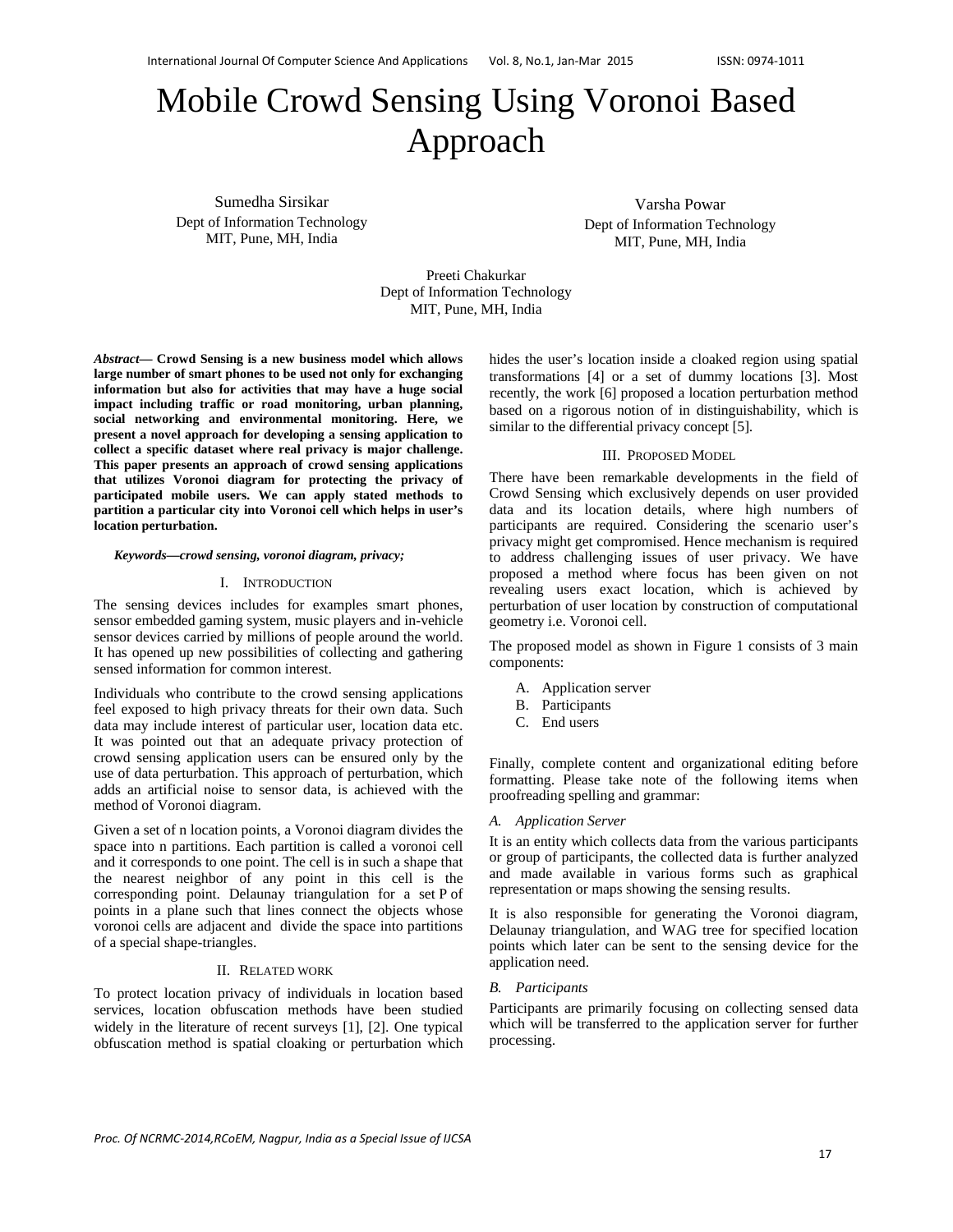## *C. End User*

Analysis generated by application server of Crowd Sensing applications helps end user to make proper decisions in various applications of social paradigms.



Fig. 1. Architectural diagram of Crowd Sensing applications

#### IV. PRIVACY CHALLENGES IN CROWD SENSING

Most Crowd Sensing applications collect data from individuals which can be used for the identification of those individuals. Such data may include, for example, different tastes and interests of a particular user, as well as location data. It should be noted that Crowd Sensing raises more privacy concerns. The creators of Crowd Sensing applications have to find a way to protect the data of individuals while at the same time enabling the operation of the applications. There are three main approaches on how to protect the privacy of the users of Crowd Sensing platforms. These approaches are anonymization, encryption, and data perturbation as follows:

#### *a) Anonymization*

The template is designed so that author affiliations are not repeated each time for multiple authors of the same affiliation. Please keep your affiliations as succinct as possible (for example, do not differentiate among departments of the same organization). This template was designed for two affiliations.

# *b) Encryption*

Encryption does not allow unauthorized third parties to use personal data of mobile users, but it encryption of large volume of data requires significant resources.

# *c) Data Perturbation*

Data Perturbation hides the actual details of mobile user or sensor collected data. It can be done by adding noise or spatial transformation, which enables good operation for crowd sensing application.

#### *A. Privacy challenges in Crowd Sensing*

This approach is based on the concept of voronoi cell diagram where each cell contains mobile sensing devices. Figure 2 shows example of voronoi diagram with 6 points such as a, b, c, d, e and f. The blue solid lines show the borders of the voronoi cells, and the green lines connect the adjacent cells objects. The green lines are called Delaunay triangulation of the space because these lines divide the space into partitions of spatial shape-triangles. However, if the space is bounded, these green lines might not form a closed delaunay triangulation because two cells might share a border at somewhere beyond the bounded space. For example, in the rectangular space of Figure 2 (a). Their voronoi cells are not adjacent in this space, although they share a border outside the space. If the user knows the voronoi cells in advance, he or she can set the cloaked region to the voronoi cell of the nearest neighbor points [7].



Fig. 2. Voronoi diagram and WAG

Data structure used to store the voronoi cell information is called as a weighted adjacency graph (WAG). WAG is a weighted undirected graph that stores the voronoi diagram and Delaunay triangulation. For example, in Figure 2(b), each vertex in this graph denotes an object, and each edge denotes a line in the Delaunay triangulation. Each vertex is also assigned a non-negative weight. The specialty of this graph is to notify that the WAG vertices are weighted based on voronoi cell area size.

To reduce computational overhead, partition the entire WAG into WAG snippets of reasonable size so that the user receives only the snippets surrounding the location. For example, in Figure 3(a), the four snippets are obtained by partitioning the space into four sub-spaces A, B, C and D of equal widths and heights and computing their WAG's, respectively. The weight of an object in a WAG snippet is set to its voronoi cell area that resides in this subspace. WAG snippets can be joined to become the WAG of the union of these subspaces. The join is done by merging the vertices corresponding to the same object and assigning its new weight as the sum of the weights of these vertices. WAG-tree follows a top down recursive fashion. For each node, the algorithm maintains points whose voronoi cells in the whole space overlap this sub-space. Since each such object is the nearest neighbor of some point in this subspace, it is essentially the range nearest neighbor (RNN) of this sub-space.

The algorithm recursively computes range nearest neighbor of a child node until satisfying the certain criterion, e.g. the snippet area is larger than user defined threshold and Figure 3 shows a WAG-tree and snippet pointed by it. Proposed algorithm is able to save bandwidth usage compared with others by returning less number of non-result objects [7].